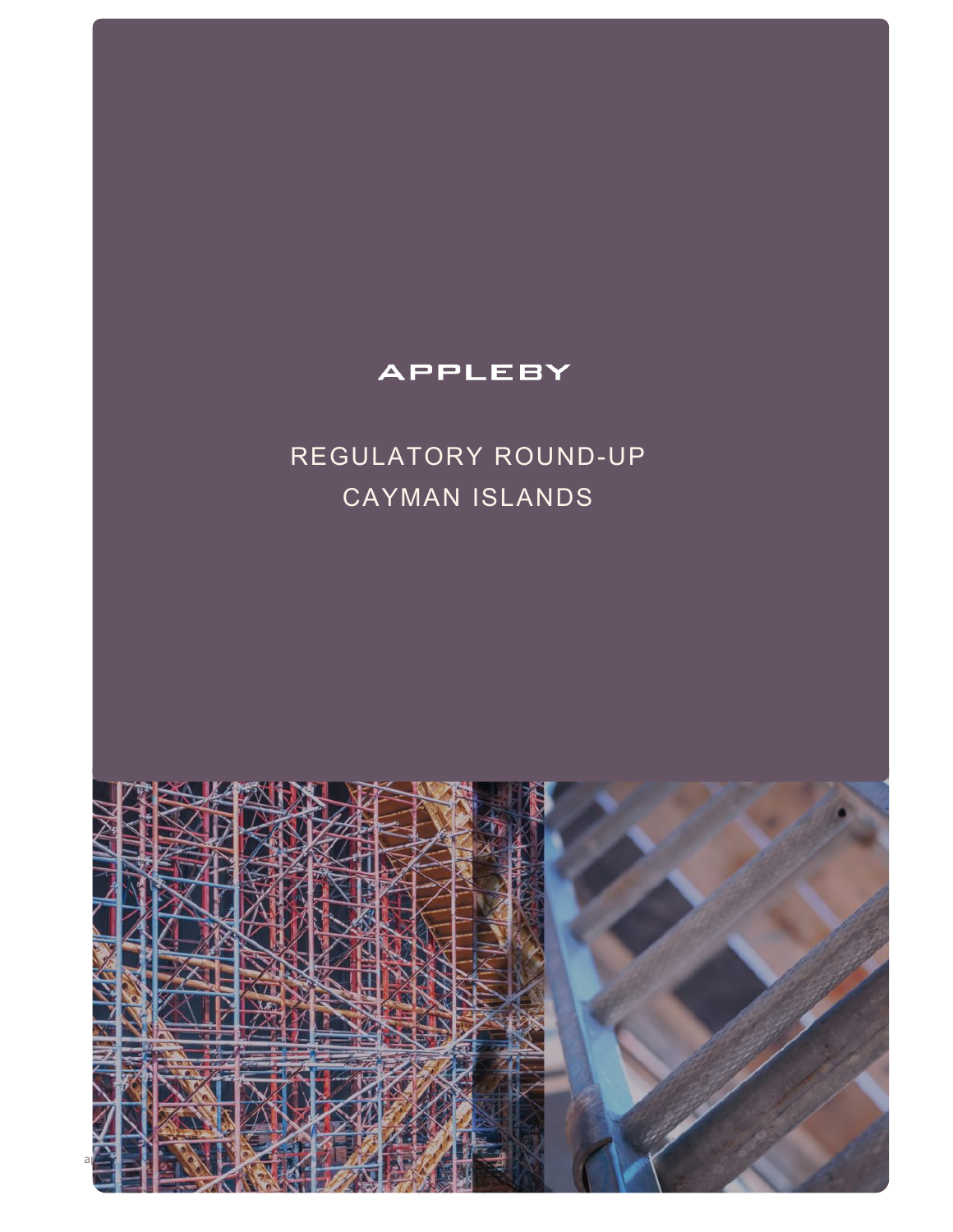# REGULATORY ROUND-UP: CAYMAN ISLANDS TO Q3 2021

# PART A: THE CAYMAN ISLANDS MONETARY AUTHORITY (CIMA)

#### **Private funds – Regulatory Reporting Deadlines Extended**

Following publication by CIMA of the private fund annual return form (**FAR Form**) on 9 July 2021 and the related fund entity form (**RFE Form**) on 30 August 2021, CIMA published a notice on 10 September 2021 advising private funds that the filing due date for the FAR Form and RFE Form (together, the **Forms**) has been extended to 31 October 2021. Accordingly, all private funds registered with CIMA with a 2020 financial year end or a 2021 financial year end up to 31 March 2021 are required to submit the Forms by 31 October 2021.

CIMA stated that no further extensions to the filing deadline will be granted for private funds with the above financial year ends. The filing due date for the Forms for private funds with a financial year end of 30 April 2021 and later will continue to be 6 months following such financial year end.

Registered private funds are required to submit both the FAR form, and, where applicable, the RFE form in order to satisfy reporting requirements under the *Private Funds (Annual Returns) Regulations, 2021*. Both Forms are available for completion on CIMA's online regulatory enhanced electronic forms submission portal.

#### **Fund Liquidations – 2021 Deadline Approaching**

As the end of 2021 approaches, Cayman Islands private funds and mutual funds planning to undergo a voluntary liquidation should commence the liquidation process if they wish to avoid incurring liability for annual government and registration fees due in January 2022. Set out below are the relevant deadlines to be met by funds wishing to liquidate prior to the end of 2021.

| <b>Action</b>                                                                                                                                                                                                                                                                                                                                                                                          | <b>Deadline</b>  |
|--------------------------------------------------------------------------------------------------------------------------------------------------------------------------------------------------------------------------------------------------------------------------------------------------------------------------------------------------------------------------------------------------------|------------------|
| Filings with CIMA                                                                                                                                                                                                                                                                                                                                                                                      |                  |
| CIMA registered funds should submit the relevant documentation to CIMA in order<br>to have the status of those funds changed from "active" to "license under<br>liquidation" or "licence under termination" (attracting half-yearly fees).                                                                                                                                                             | 31 December 2021 |
| AEOI and Economic Substance Filings                                                                                                                                                                                                                                                                                                                                                                    |                  |
| All requirements for voluntary liquidation must be complied with and final meetings<br>held. FATCA or CRS Reporting Financial Institutions, as well as in-scope relevant<br>entities under the Cayman Islands economic substance regime will be required to<br>further report to the Cayman Islands Tax Information Authority if the in-scope<br>entities are still in existence for any part of 2022. | 31 December 2021 |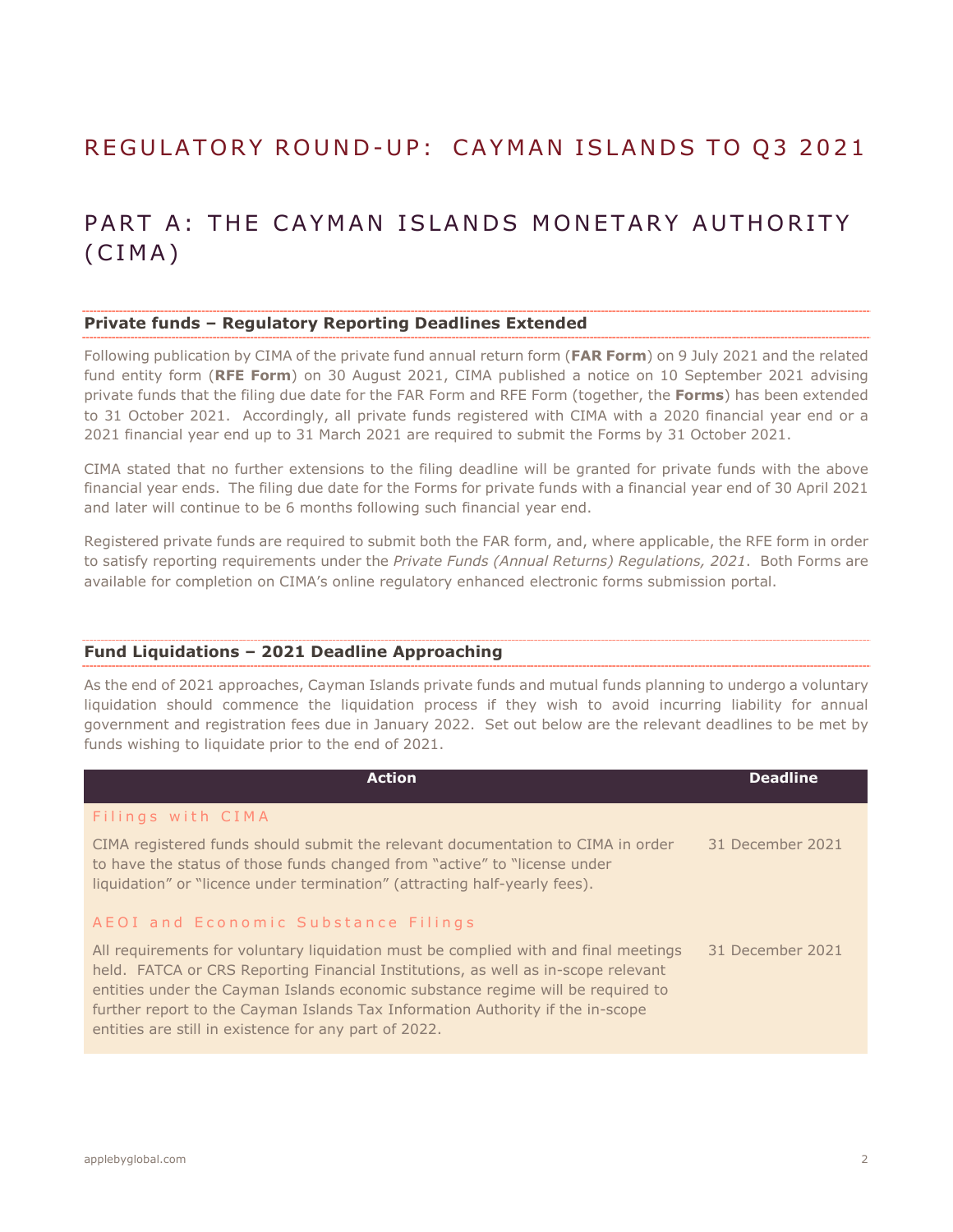### Filings with the Registrar of Companies, Registrar of Limited Liability Companies and Exempted Limited Partnership Fees

All relevant filings to be made with the appropriate Registrar (e.g. liquidator's appointment notice, notice of winding up, liquidator's consent to act, directors' declaration of solvency) and final meetings held for companies. Only those exempted limited partnerships not subject to automatic termination as specified in their limited partnership agreements would have the flexibility to choose the timing of their liquidation.

Prior to 31 January 2022

#### **AML Officers**

On 7 June 2021, CIMA published a notice (available [here\)](https://www.cima.ky/upimages/noticedoc/Notice-TheAppointment,DutiesandResponsibilitiesofAMLOfficers_1623074033.pdf), reminding all persons carrying on a relevant financial business to ensure that their appointed anti-money laundering compliance officers, MLRO and Deputy MLRO (collectively, **AML Officers**) are aware of their respective duties and responsibilities contained in the Anti-Money Laundering Regulations.

The CIMA notice reminds AML Officers that they must:

- be suitably qualified and experienced;
- be at management level and report directly to the board of directors or equivalent;
- be natural persons;
- be autonomous (meaning the AML Officer is the final decision maker as to whether to file a suspicious activity report); and
- have access to relevant materials in order to make an assessment as to whether an activity is suspicious.

#### **CIMA Supervisory Circular - Licence Applications**

On 28 June 2021, CIMA published a supervisory circular providing supplementary guidance to entities seeking to apply for a licence to operate in or from within the Cayman Islands under any existing regulatory act.

#### Licence requirements

An entity applying to become authorised by CIMA must fulfil a number of requirements, including providing key information to CIMA of its business plan, financial resources, internal systems, controls and risk management.

CIMA also places considerable emphasis on ensuring the applicant's "mind and management" will be based in the Cayman Islands. Essentially, this means that CIMA will need to be satisfied that the applicant will be properly run in the Cayman Islands and CIMA will be able to supervise it effectively.

Appleby Cayman has significant experience in successfully guiding applicants through the CIMA licensing process and in helping them to comply with their legal and regulatory obligations once established. If you are considering setting up a CIMA regulated entity in the Cayman Islands, we can help.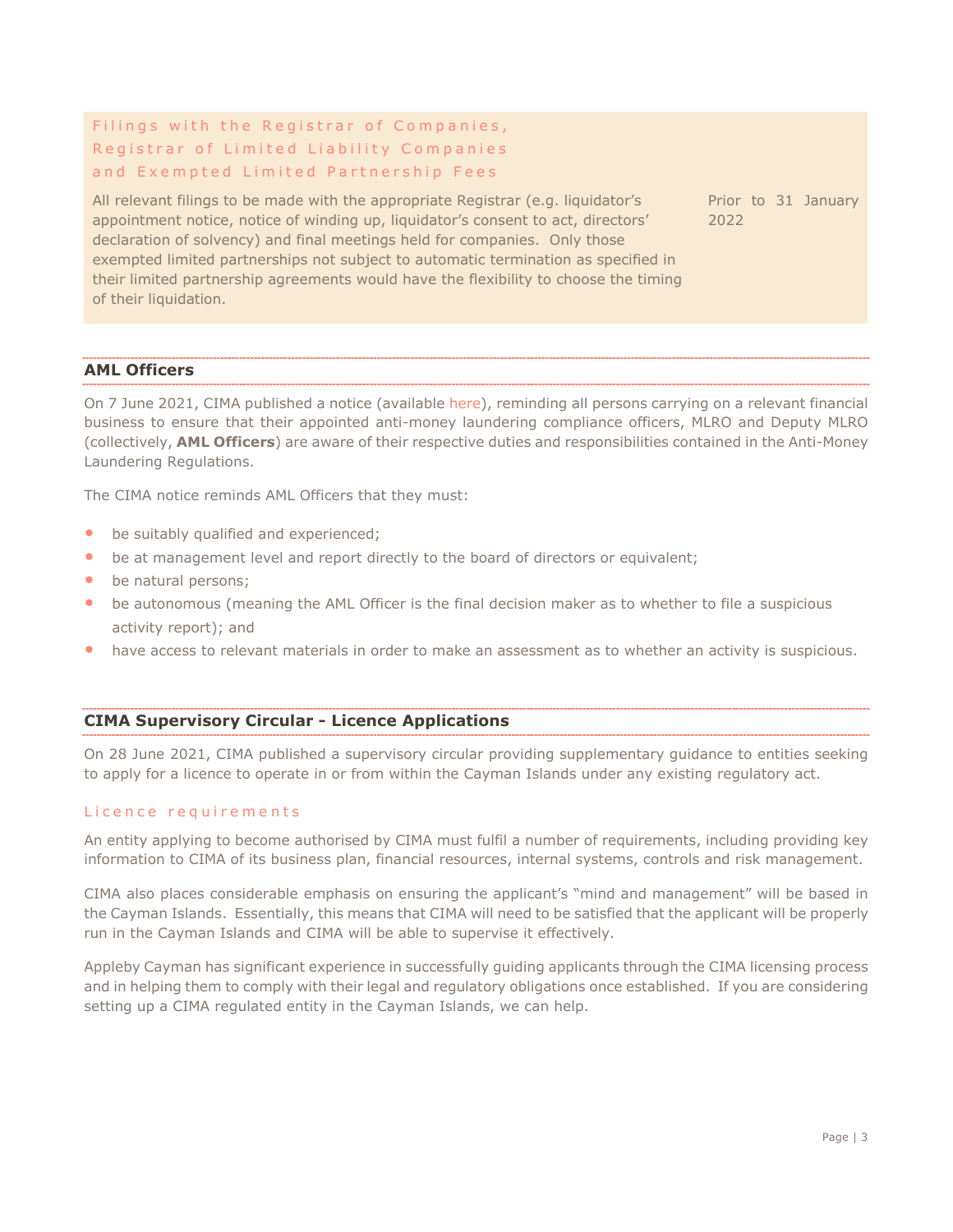#### **CIMA Supervisory Circular – Changes to Business Plan**

On 16 September 2021, CIMA published a supervisory circular to remind licensees to only carry on business/activities in accordance with the information given in its approved licence application and business plan and to seek the prior written approval of CIMA for any change to the approved business plan or to the information supplied in a licence application to CIMA.

Please do reach out to us if you are looking to change your business plan.

#### **CIMA Publishes Sector-Specific AML Guidance for Securitisation Vehicles**

In May 2021, CIMA published a revised version of the CIMA guidance notes on the prevention and detection of money laundering, terrorist financing and proliferation financing guidance notes. The purpose of the revisions was to issue sector-specific guidance in relation to special purpose vehicles (**SPVs**), securitisation and structured finance arrangements (**AML Securitisation Guidance,** available [here\)](https://www.cima.ky/upimages/commonfiles/GNsAmendmentsSecuritizationMay2021_1622557863.pdf).

In this section, we examine some of the key features of the AML Securitisation Guidance and their applicability to Cayman Islands based SPVs, securitisation and structured finance arrangements.

#### *Definition of Securitisation*

The revised guidance contains a specific definition of securisation:

*Securitisation is a process that involves creating new financial instruments by pooling and combining existing financial assets, typically through an off-balance sheet bankruptcy remote special purpose vehicle ("SPV"), which purchases the assets using proceeds of securities issued to investors, usually in the form of debt. Payments of interest and principal on these securities is backed by the cash flow generated from the asset pool. Securitisation transactions include the issuance of collateralized debt obligations, collateralized loan obligations and asset backed securities, as well as all other similar transactions. The term investor refers to any person or entity purchasing a security issued by the SPV, including a bondholder, noteholder, preference shareholder and unitholder.*

Securitisation vehicles (other than insurance securitisation vehicles) are generally not required to be CIMA licensed. Although such SPVs are not CIMA licensed, they are subject to CIMA's anti-money laundering regime.

#### *In-Scope SPVs and Related Service Providers*

The sector specific guidance applies to:

(a) a non-insurance Cayman based SPV; and

(b) an SPV service provider (e.g., trustees, placement agents, investment managers, sponsors) carrying on a relevant financial business $<sup>1</sup>$ .</sup>

#### *SPV's AML obligations*

Obligations to which SPV's are subject include:

• carrying out a risk assessment of their overall structure;

<span id="page-3-0"></span><sup>&</sup>lt;sup>1</sup> The term relevant financial business means any of twenty-two relevant financial business activities contained in schedule 6 of the Proceeds of Crime Act (as revised) (i.e., the principal AML legislation).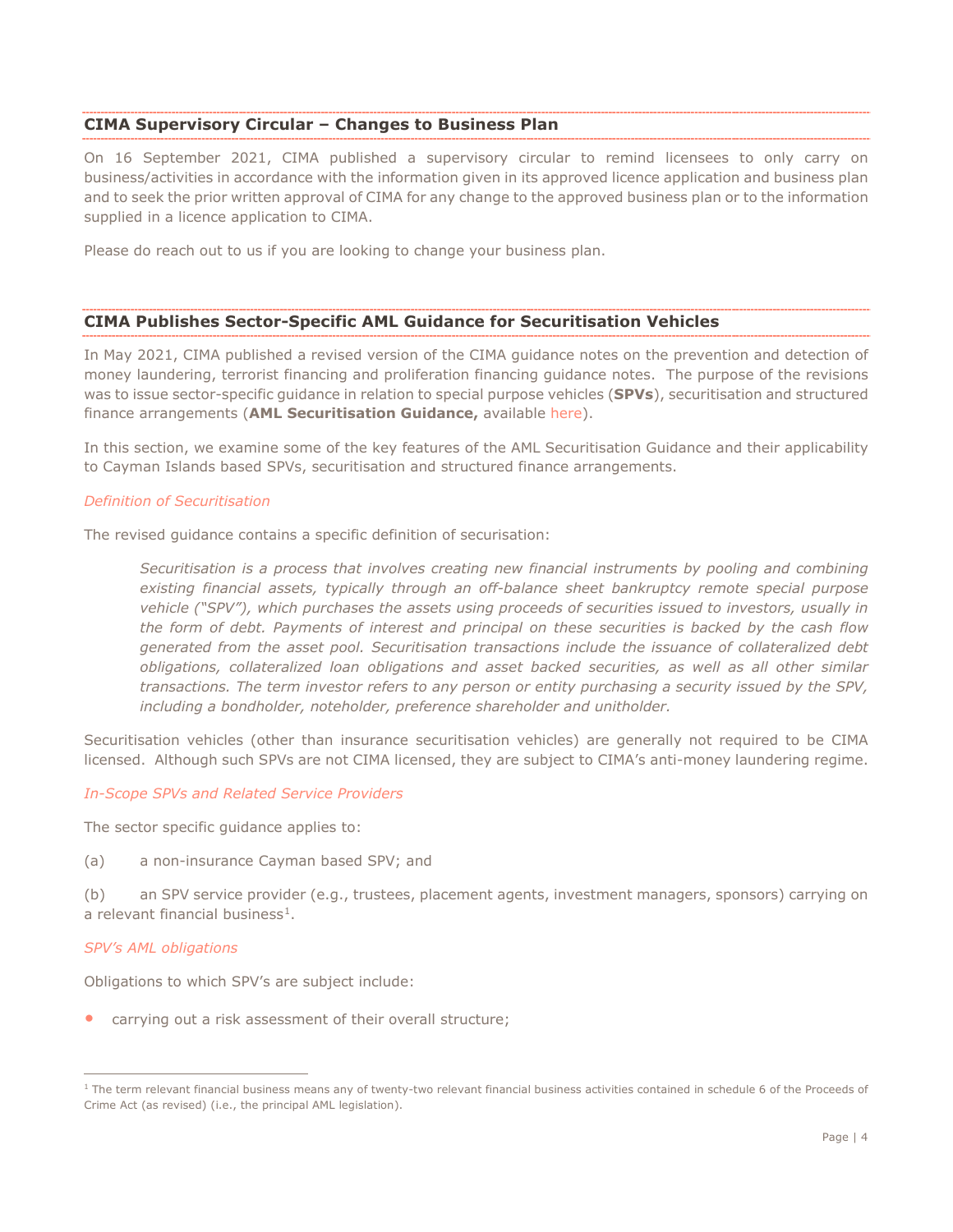- carrying out customer due diligence (**CDD**) on their customers, applying simplified or enhanced CDD to certain types of customers, and monitoring customers on an ongoing basis;
- identifying beneficial owners;
- adopting and maintaining AML-CFT policies and procedures;
- reporting suspicious transactions;
- training staff:
- keeping records; and
- carrying out financial sanctions screening.

#### **CIMA's Administrative Fines Regime**

CIMA imposed its first fine under its administrative fines regime on 10 November 2020. This section examines the evolution of CIMA's administrative fines regime to date.

#### *Introduction*

The legislative framework governing CIMA's administrative fines regime is found in Part VIA (Administrative Fines) of the Monetary Authority Act (as revised) (**Monetary Authority Act**). CIMA has also published an Enforcement Manual (available [here\)](https://www.cima.ky/upimages/commonfiles/1521058565RevisedEnforcementManual2018_1521058565.pdf) setting out, amongst others, CIMA's various enforcement powers, including the power to impose administrative fines. Unlike certain other foreign based financial regulators (e.g., the UK Financial Conduct Authority), CIMA has not yet published guidance setting out CIMA approach to enforcement, including the process and examination phase of its administrative fines regime.

Section 42A(1) of the Monetary Authority Act states:

*The Authority has the power to impose an administrative fine on a person who breaches a provision prescribed in this Law, a regulatory law or the anti-money laundering regulations.*

The reference to "person" contained in section 42A(1) appears to indicate that CIMA can impose an administrative fine upon a body corporate as well as an individual.

#### *CIMA's administrative fines regime*

CIMA has the power to impose administrative fines for certain breaches of legislation and regulations contained in schedule 1 of the Monetary Authority (Administrative Fines) Regulations 2019 (as revised) (**CIMA Regulations**).

Schedule 1 of the CIMA Regulations lists the prescribed provisions and breach categories in respect of which administrative fines can be levied, including three categories of breaches named as minor, serious or very serious.

In certain instances, depending on the particular offence, CIMA has the power to commence an enforcement action against an unlicensed entity for suspected breaches of Cayman Islands anti-money laundering legislation. There is no requirement for firms not otherwise licensed and regulated by CIMA to register with CIMA for antimoney laundering purposes and CIMA does not maintain a public register of such unlicensed entities.

#### *Sanctions*

Since 2020, CIMA has imposed four administrative fines on CIMA licensed entities totaling almost CI\$5 million. To date, all administrative fines have been imposed in respect of breaches of the Anti-Money Laundering Regulations 2017, although CIMA has the power to impose administrative fines on body corporates and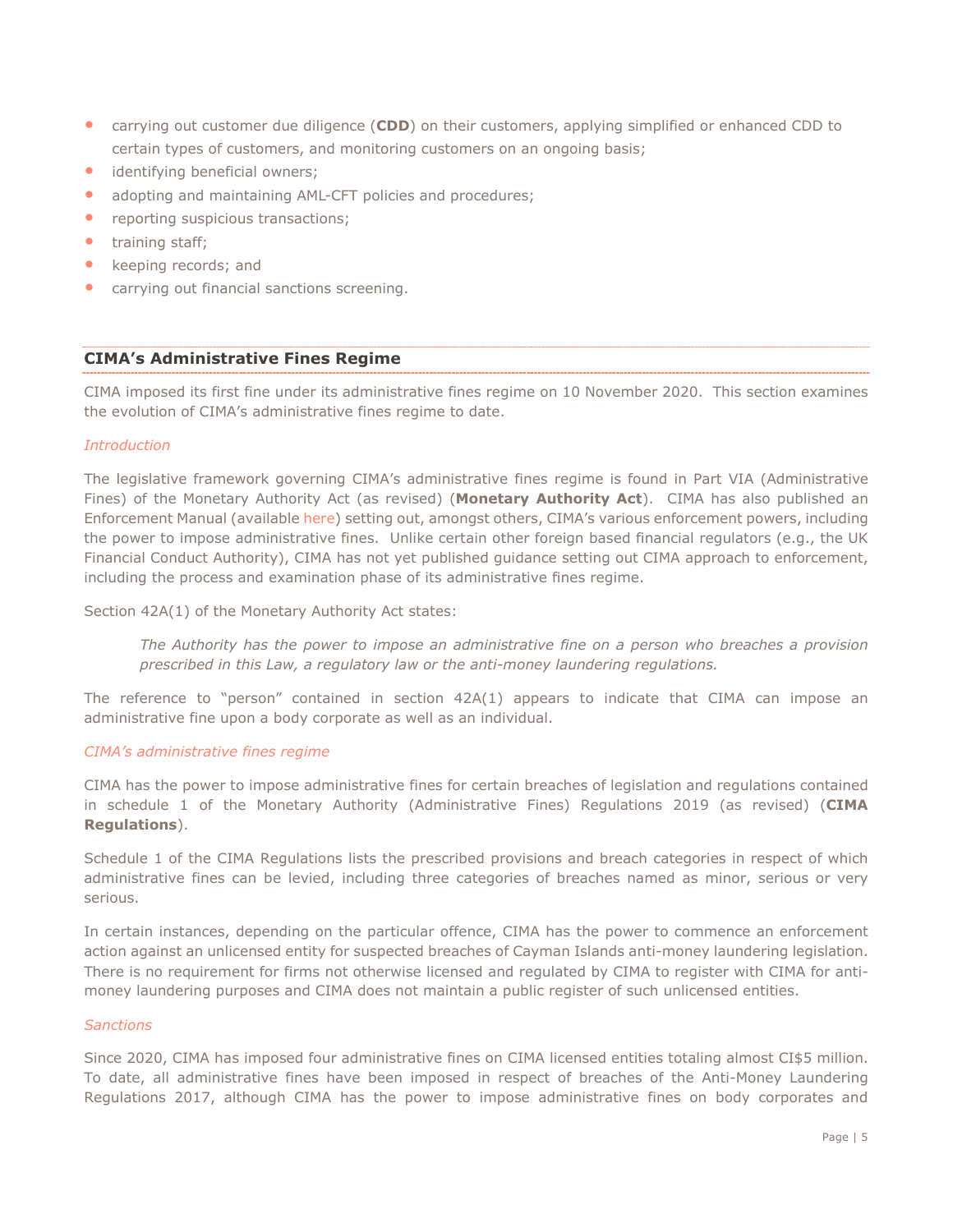individuals under various other regulatory laws (e.g., entities otherwise regulated or licensed under the Securities Investment Business Act, the Private Funds Act or the Mutual Funds Act,etc).

In May 2021, CIMA imposed its largest monetary fine to date against a single provider in the amount of CI\$4,232,607.50.

#### **Financial Sanctions: The Enforcement Regimes Potentially Applying to Your Entity**

In this section, we consider the potential penalties which may be imposed on in-scope Cayman Islands based entities for non-compliance with financial sanctions regimes outlining that they can have extra-territorial reach.

#### *What are Financial Sanctions?*

Financial sanctions are legally binding measures that can be taken against individuals, entities or countries, being the subject. Typically, once a person has been placed on a financial sanctions list, there is a legal obligation not to transfer funds or to make funds or economic resources available, directly or indirectly, to that subject.

The Cayman Islands has its own financial sanctions regime pursuant to the Terrorism Act (as revised), the Proliferation Financing (Prohibition) Act (as revised) and the related guidance published by the Cayman Islands Financial Reporting Authority (FRA) (February 2020) (**FRA Guidance**) (together, the **Cayman Islands Financial Sanctions Regime**).

In addition to the Cayman Islands Financial Sanctions Regime, the UK government has also extended financial sanctions measures to the Cayman Islands by way of Overseas Territories Orders in Council implementing United Nations and European Union financial sanctions measures.

#### *Enforcement in the Cayman Islands*

CIMA maintains a list of all applicable financial sanctions in the Cayman Islands (although CIMA does not guarantee that list is accurate, complete and up to date). Firms that are CIMA licensed are required to monitor these sanctions lists and to keep themselves updated with all official sanction orders published in the Cayman Islands Gazette.

Such CIMA licensed entities are also expected, pursuant to the Anti-Money Laundering Regulations, to have systems and controls in place to conduct initial due diligence, and review on an ongoing basis its own activities and possible changes to the Cayman Islands Financial Sanctions Regime.

In the event of updates to the relevant sanctions lists, financial service providers (**FSPs**) may discover that certain sanctions are applicable to one or more of their clients. Pursuant to the Terrorism Act and the Proliferation Financing (Prohibition) Act, FSPs have certain reporting obligations to the FRA, as well as certain asset freezing obligations, if they discover a relationship that contravenes an order or a direction under the Cayman Islands Financial Sanctions Regime.

An FSP could also find itself subject to enforcement action by CIMA for weaknesses in its policies and procedures around financial sanctions screening. While CIMA has imposed administrative fines for failures in anti-money laundering procedures, CIMA has not to date imposed an administrative fine on any entity specifically related to failures concerning an entity's financial sanctions obligations, including, amongst others, its financial sanctions screening process.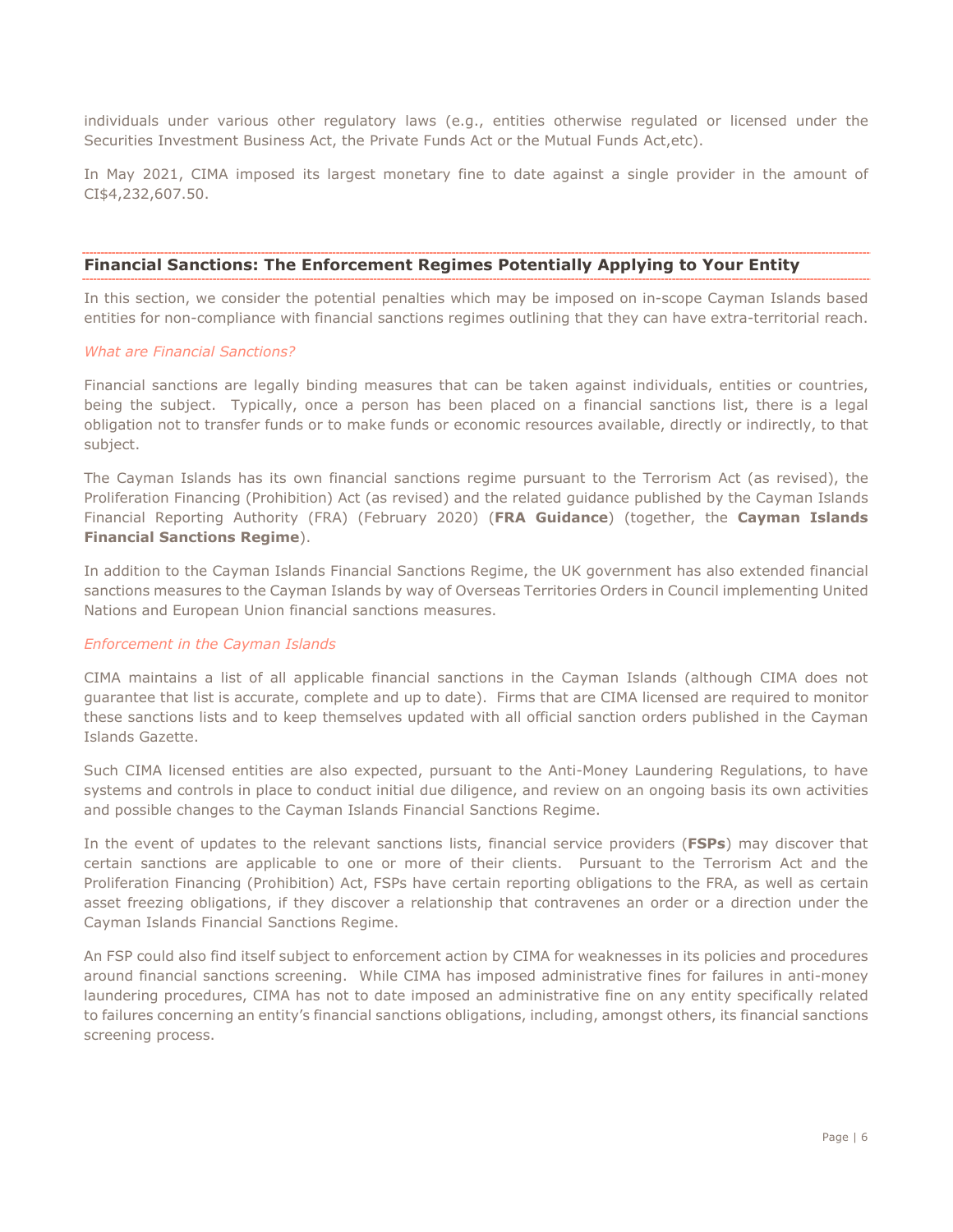#### *U.S. Financial Sanctions*

In the U.S, the Office of Foreign Assets Control (**OFAC**) administers economic sanctions programmes against countries and groups of individuals (**U.S. Sanctions**). OFAC can impose civil monetary penalties on individuals and entities that breach U.S. Sanctions. The potential size of the penalty depends on the sanctioning regime which has been breached. Unlike OFAC's regime, there is no requirement to show that a person knew they were breaching U.S. Sanctions in order for them to be subject to an OFAC enforcement penalty – it is a strict liability standard. Cayman based entities operating in the United States or conducting business using U.S. dollars should take care that they do not inadvertently fall foul of U.S. Sanctions.

# PART B: THE DEPARTMENT FOR INTERNATIONAL TAX COOPERATION (DITC)

#### **Economic Substance**

On 1 July 2021, the economic substance regime of the Cayman Islands was expanded, bringing general partnerships, limited partnerships, exempted limited partnerships and foreign limited partnerships in-scope of the ES Regime (collectively, exluding local partnerships, **In-scope Partnerships**).

An In-scope Partnership must now submit an economic substance notification (**ESN**) and an economic substance return (**ESR**) on an annual basis to the DITC (being the Cayman Islands supervisory authority for the economic substance regime) to enable the DITC to determine if that partnership has satisfied the economic substance test.

#### *Key Dates for In-scope Partnerships*

| <b>Category</b>                                                                                    | <b>Compliance Date</b>                                                                                                            |
|----------------------------------------------------------------------------------------------------|-----------------------------------------------------------------------------------------------------------------------------------|
| In-scope Partnership carrying on a relevant activity and in<br>existence prior to 30 June 2021.    | Must satisfy the economic substance test<br>from 1 January 2022.                                                                  |
| In-scope Partnership carrying on a relevant activity and in<br>existence on or after 30 June 2021. | Must satisfy the economic substance test<br>from the date on which that partnership<br>commences carrying on a relevant activity. |

The smart form and bulk upload versions of the ESN will be updated in due course to accommodate partnerships. The updated versions are expected to be released in the DITC's corporate administration platform (**CAP**) in mid-October 2021. The bulk upload CSV file will be available on the DITC website before the updated versions are released on CAP.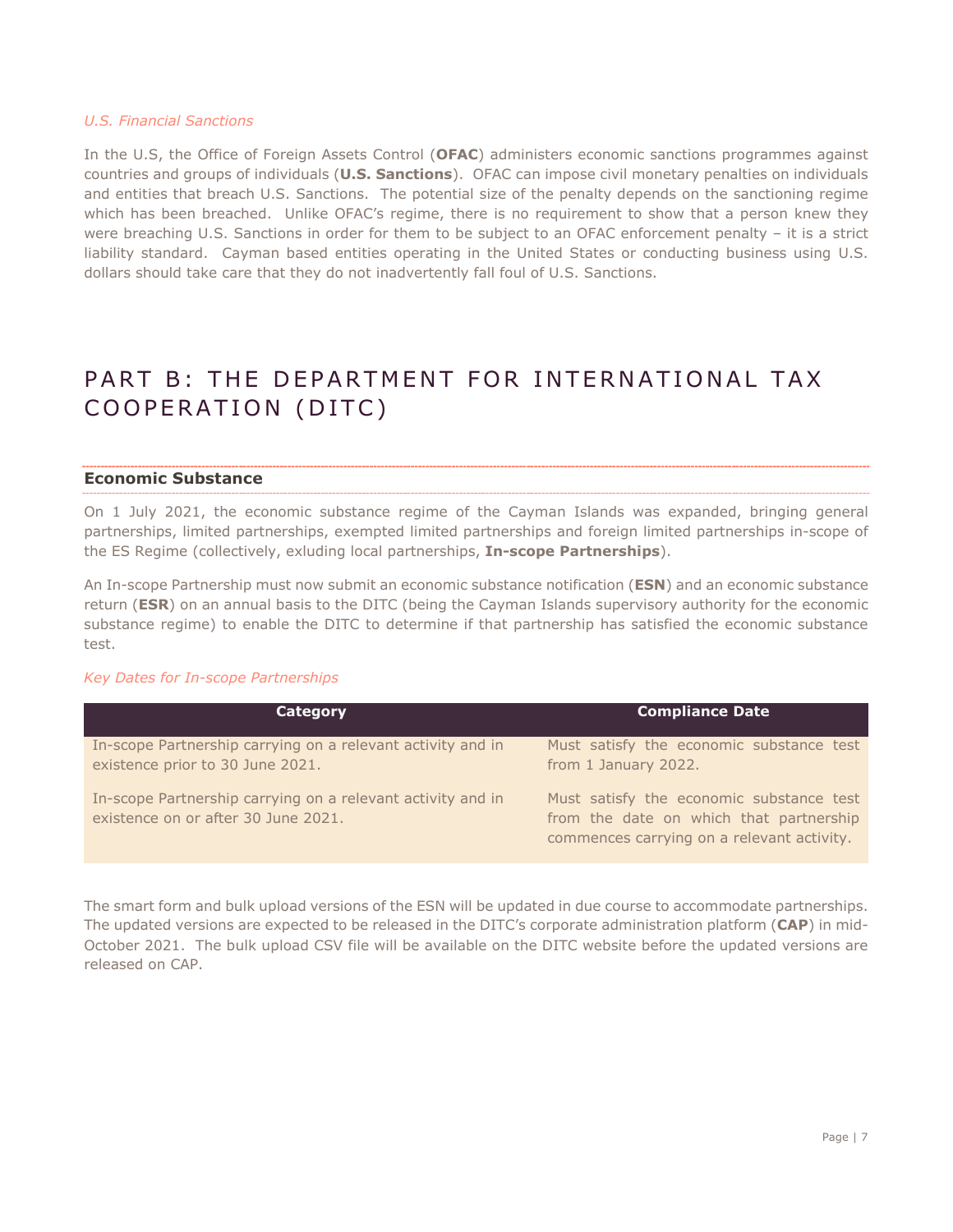### YOU MAY ALSO BE INTERESTED IN …

This Round-Up is not intended to be used as a substitute for a detailed analysis of an entity's status or obligations under Cayman's regulatory laws and does not constitute professional advice. We recommend seeking professional advice if an entity is unsure of its status or its obligations.

Appleby Cayman is a full service law firm and regularly publishes briefings on various topics. You may be interested in the following:

September 2021: "**Loans & Secured Financing in the Cayman Islands 2021**" [\(here\)](https://www.applebyglobal.com/publications/loans-secured-financing-in-the-cayman-islands-2021/)

September 2021: "**Cayman Private Fund Annual Return and Related Fund Entity Deadlines Extended (final extension**)" [\(here\)](https://www.applebyglobal.com/news/cayman-private-fund-annual-return-and-related-fund-entity-deadlines-extended-final-extension/)

August 2021: "**The Filing Deadline for Private Funds Annual Return is Coming Soon – Are You Ready?**" [\(here\)](https://www.applebyglobal.com/news/the-filing-deadline-for-private-funds-annual-return-is-coming-soon-are-you-ready/)

July 2021: "**Recent Updates Of The Cayman Islands Economic Substance Regime Bringing Partnerships Into Scope**" [\(here\)](https://www.applebyglobal.com/news/cayman-islands-economic-substance-regime-recent-updates-bringing-certain-partnerships-in-scope-of-the-regime/)

June 2021: "**Appleby contributes to Cayman Chapter to Chambers Blockchain 2021**" [\(here\)](https://www.applebyglobal.com/publications/appleby-authors-cayman-islands-chapter-of-chambers-blockchain-2021-global-practice-guide/)

May 2021: "**The 2021 Cayman Islands Real Estate Guide**" [\(here\)](https://www.applebyglobal.com/publications/the-2021-cayman-islands-real-estate-guide/)

May 2021: "**Cayman Islands: Mergers & Acquisitions Comparative Guide**" [\(here\)](https://www.applebyglobal.com/publications/cayman-islands-mergers-acquisitions-comparative-guide/)

April 2021: "**Six Months On: Temporary Relocation And Residency By Investment Continues to Increase in Popularity**" [\(here\)](https://www.applebyglobal.com/publications/6-months-on-temporary-relocation-and-residency-by-investment-continues-to-increase-in-popularity/)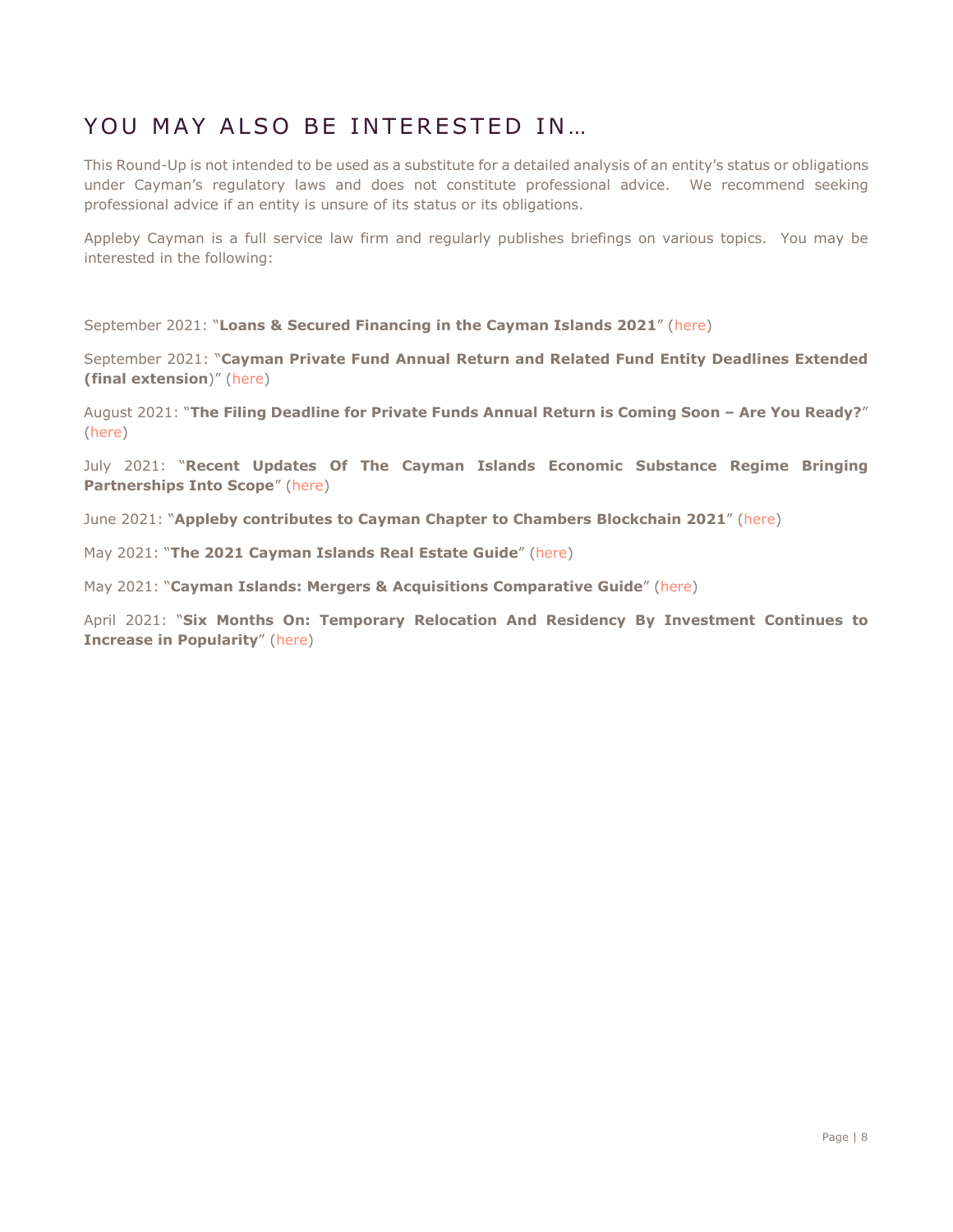# CAYMAN REGULATORY TEAM

Please do not hesitate to contact us should you wish to receive additional information.



### PETER COLEGATE

+1 345 814 2745

pcolegate @applebyglobal.com

Peter is Partner in the Corporate Group and Joint Head of Appleby's Global Technology and Innovation Group which he helped to establish. Peter is based in the Cayman Islands but frequently works alongside other offices within the Appleby network on technology transactions.

His practice is focused on privacy, data protection and strategic corporate-commercial and regulatory work in the technology and innovation sectors. Peter has a keen interest in emerging technologies and has worked on numerous blockchain-based virtual asset offerings and smart contract projects across multiple jurisdictions.

Peter is a founder and director of the Blockchain Association of the Cayman Islands. He is also a member of the Financial Services Legislative Committee Fintech Sub-Committee, the Cayman Finance Fintech Innovation Lab and the Fintech Professionals Association.

A privacy and data protection specialist, Peter is a member of the International Association of Privacy Professionals and sits on the Cayman Islands Government's Working Group on Data Protection.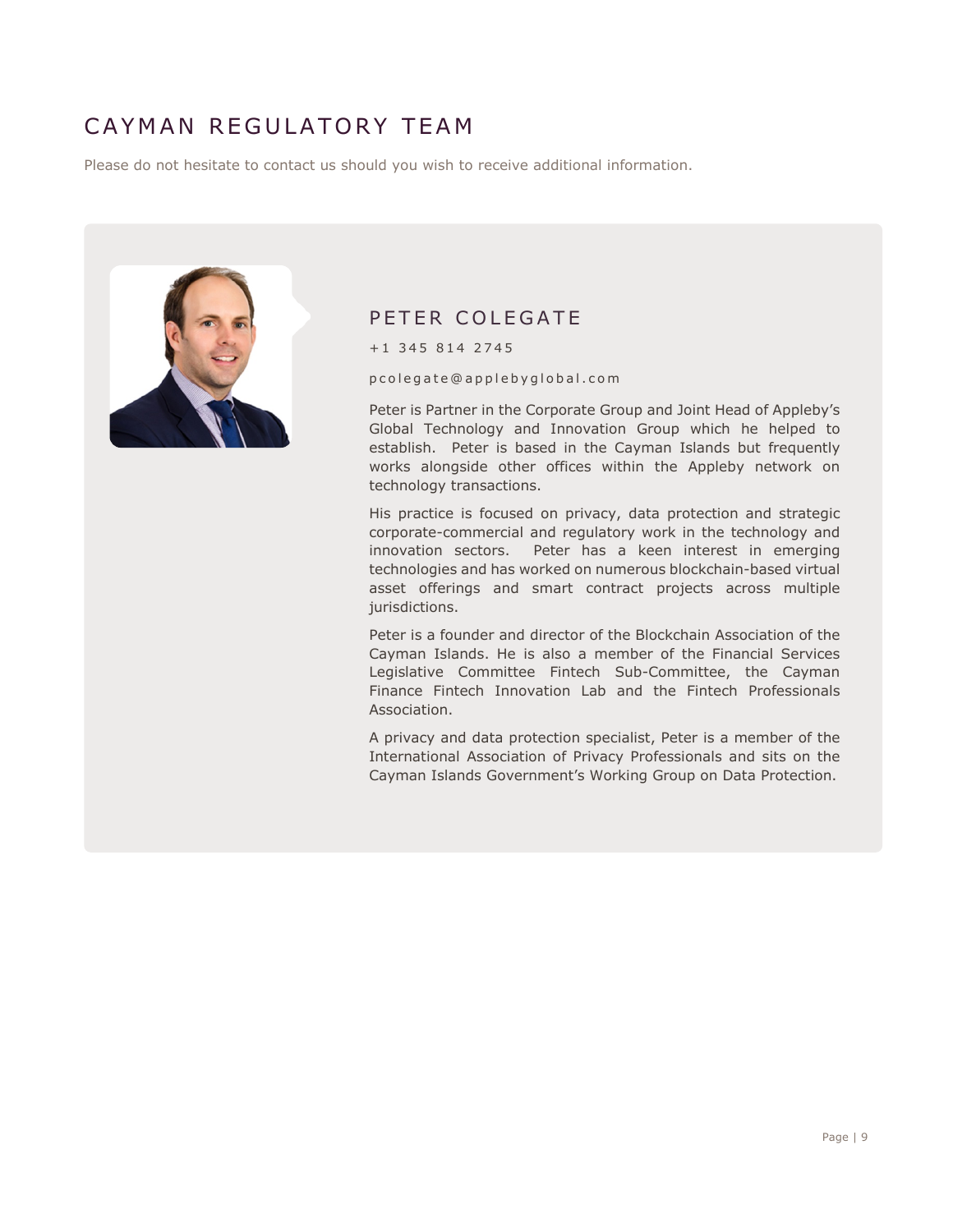

### SIMON RAFTOPOULOS

+1 345 814 2748

#### sraftopoulos @applebyglobal.com

Simon Raftopoulos is a partner and a member of the Corporate Finance and Private Equity teams. He represents clients in a wide variety of corporate finance transactions, including private equity and fund finance, joint ventures, mergers, acquisitions, leveraged buyouts, initial and secondary public offerings and private placements of equity and debt securities. Simon also represents clients on large private equity transactions and his team has a deep PE formation and transactional presence in Cayman.

For 2020, Simon has been recognised by Who's Who Legal as one of the world´s leading banking lawyers and ranked as a ´market leader´ in IFLR1000. Chambers Global described him as a "brilliant lawyer, with excellent and creative ideas for complex issues". For 2019 he is ranked as a 'leading individual' and in 2018, he was a ´recommended´ lawyer in Legal 500 and described as "very technically sound, a problem-solver and extremely knowledgeable on Cayman law" in Chambers Global.



### MIRIAM SMYTH

+1 345 814 2975

msmyth @applebyglobal.com

Miriam Smyth is a Senior Associate in the corporate department in Appleby's Cayman Islands office.

Miriam practices in the area of financial service regulation, advising banks, insurers, investment firms, alternative lenders and fintech firms on a wide range of regulatory issues including, license applications for authorisation, advising on establishing newly regulated businesses, regulatory change of control notifications, advising on the AML-CFT compliance framework and keeping clients updated on key regulatory changes impacting their businesses.

She has significant experience engaging with financial regulators and responding to regulator requests for information and has worked on several risk mitigation programmes and regulatory remediation programmes.